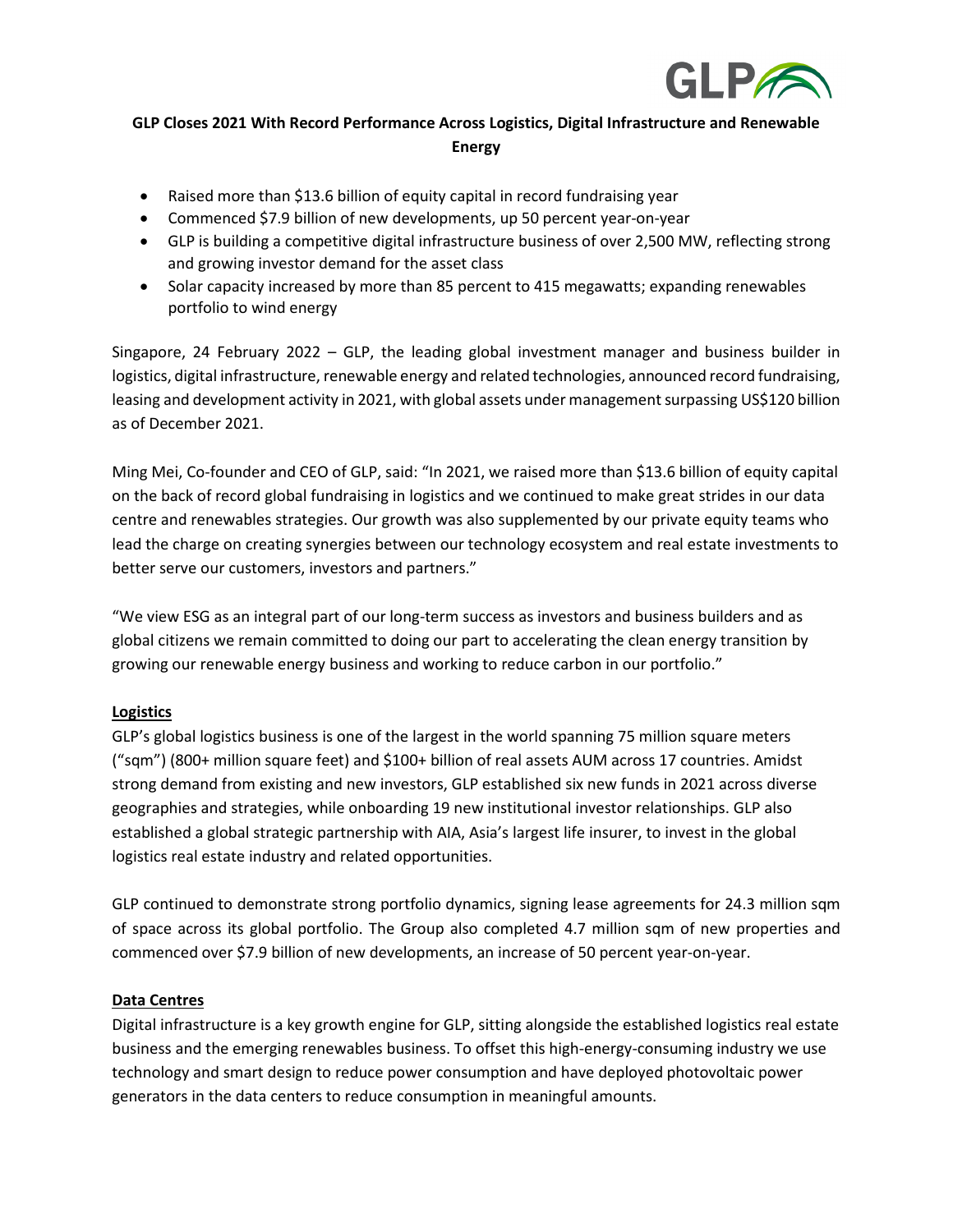

In China, GLP is one of the largest vertically integrated data centre operators with over 350 team members and assets that will provide over 1,400 megawatts (MW) of IT capacity. GLP recently delivered the first phase of a 120 MW data centre campus in Changshu High-tech Industrial Development Zone, Jiangsu Province outside of Shanghai to one of GLP's existing customers.

GLP has also secured prime data centre campus sites across Japan and Europe to capitalise on growth opportunities in the digital infrastructure industry. The company believes it is well-positioned to tap into this market by leveraging its asset and fund management expertise, ability to acquire land for development and experience in the construction of high-quality, modern warehouses to build a competitive global digital infrastructure business of over 2,500 MW of IT capacity.

### **Renewable Energy**

GLP continues to replace fossil fuel energy with solar power, with approximately 191 MW added to the grid in 2021, representing a 85 percent growth of existing capacity. Globally, GLP has 4.4 million sqm of rooftop solar panels producing in excess of 415 MW of solar energy or equivalent to the annual consumption of more than 55,000 households.

GLP also has a joint venture with CATL, the world's leading battery provider and the largest maker of electronic vehicle batteries to collaborate on clean energy storage solutions, and has also established new partnerships to expand its renewables portfolio to wind energy.

#### **Private Equity**

GLP invests in both established and growth-stage businesses through its private equity business. As of the end of 2021, GLP has invested more than US\$3 billion in more than 100 technology-related private equity companies globally including U.S. real estate technology firm VTS; e-commerce fulfillment technology firms Deliverr and Yimidida; load-matching platform For-U and Flock Freight, supply chain data platforms Parsyl and Orderful, express delivery startups Loggi and FrontDoor Collective, as well as fleet management SaaS platforms including G7, SmartDrive and Cobli.

GLP's Hidden Hill Capital has reached approximately \$3 billion AUM, with its first fund focused on renewable energy charging stations launched to market in October 2021. During the year, five of its investments went public including Eastern Airline Logistics and JD Logistics.

GLP-backed private equity fund-of-funds (vehicle GLP-C&D Investment Fund has allocated more than 60 percent of its RMB 5 billion (~\$800 million) investment capacity and our partner China Merchants Capital raised over RMB 27 billion (\$4.3 billion) in 2021 and was recognised as the top-ranked Chinese firm in Private Equity International's top 300 and Infrastructure Investor 100 list as well as No. 7 on Zero2IPO's Chinese PE Investment Institutions 100 list.